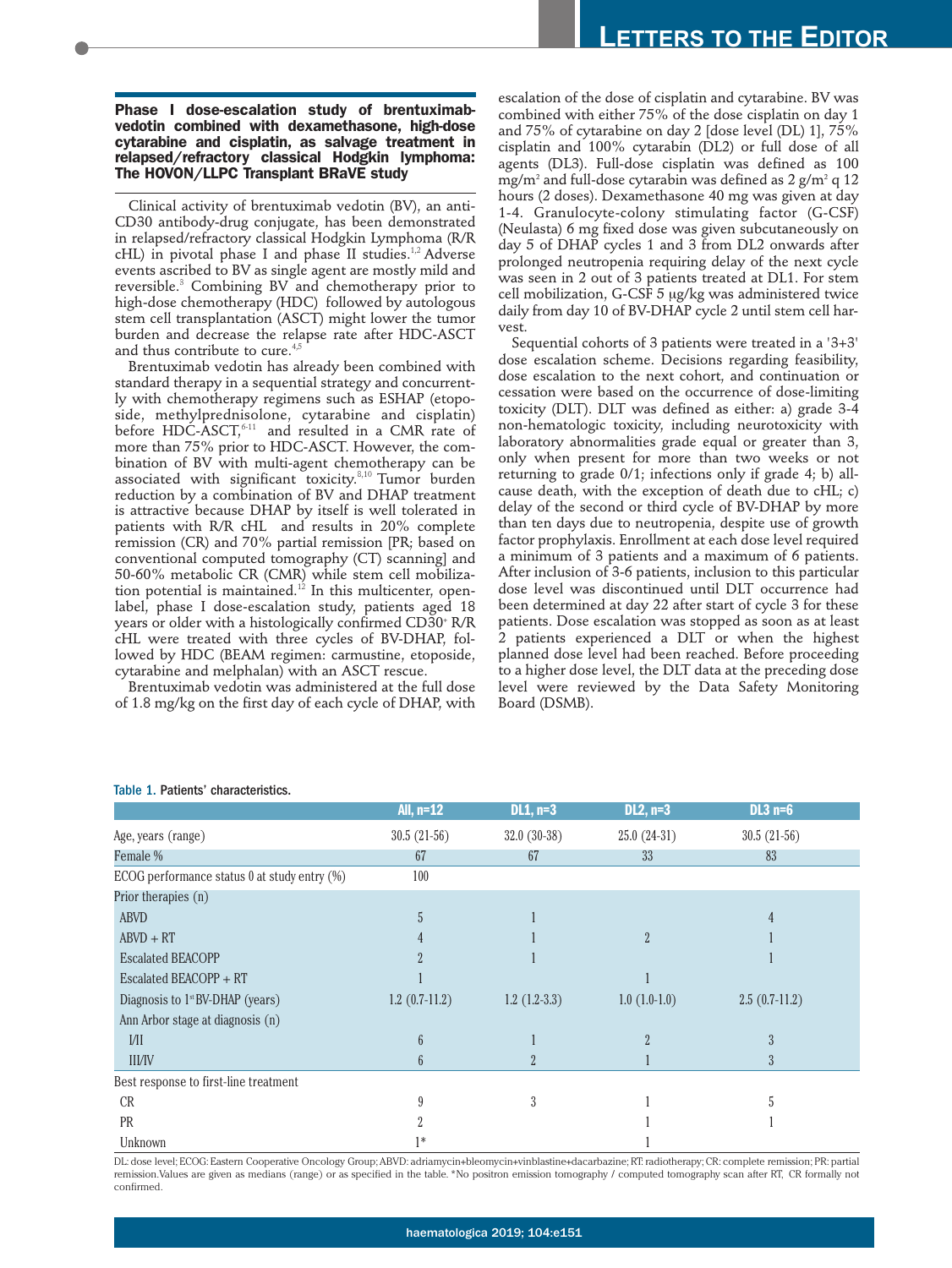Patients continued with BEAM conditioning preferably within 28 days, but no later than 42 days after start of the third BV-DHAP cycle. Carmustine (BCNU) 300 mg/m2 was administered on day -7, cytarabine 200 mg/m<sup>2</sup> intravenously daily from day −6 to day −3, etoposide 200 mg/m2 intravenously daily from day −6 to day −3, and melphalan 140 mg/m2 intravenously on day −2 before reinfusion of autologous stem cells (day 0). The primary objective was to establish feasibility and the recommended dose level (RDL) of BV in combination with DHAP, administered in a 21-day schedule. Secondary end points included assessment of toxicity, metabolic response rate as assessed by 18F-FDG and computed tomography (positron emission tomography and computed tomography, PET-CT) at the end of induction after three cycles of BV-DHAP, and success rate of autologous peripheral blood stem cell harvest after treatment with BV in combination with DHAP.

Twelve patients with a median age of 30.5 years (range 21-56 years) and histologically proven R/R cHL received BV-DHAP in three escalating dose cohorts. Patients' characteristics are presented in Table 1. Nine patients had previously been treated with ABVD and 3 with escalated BEACOPP. Two patients were refractory to first-line treatment and 10 were in first relapse. The median time from primary diagnosis to the first cycle of BV-DHAP was 1.2 years (range 0.7-11.2 years).

We observed grade 3-4 adverse events in 7 patients; neutropenia grade 4 (n=2, DL1), neutropenia grade 3 and thrombocytopenia grade 4 (n=1, DL3), thromboembolic event grade 3 (n=1, DL 1), elevated transaminases grade 3 (n=1, DL3, resolved), leukocytosis grade 4 (n=1, DL3) and hypokalemia (n=1, DL3). Four patients suffered from grade 1-2 sensory peripheral neuropathy (PNP), which fully resolved in 2 patients. No motor PNP was observed.

Because of prolonged neutropenia in 2 out of 3 patients treated in DL1, which delayed the second BV-DHAP cycle by one week, the protocol was amended to a mandatory pegylated G-CSF (Neulasta) injection after cycles 1 and 3, after which neutropenia has been the cause of cycle delay in only one other patient treated in DL3.

A total of ten serious adverse events (SAEs) occurred in 4 patients, all at DL3. One patient experienced hypokalemia grade 4 as well as acute liver failure grade 4 lasting longer than fourteen days [occurring at 11 days after BV (BV-DHAP cycle 3) and 2 days after initiation of amoxicillin/clavulanic acid]. A liver biopsy showed nonspecific toxicity. This patient also experienced atrial fibrillation grade 3 and was treated with cardioversion. These last two SAEs were possibly related to BV and classified as dose-limiting toxicities (n=1, DL3). The same patient experienced fever of unknown origin grade 3, not related to BV (no neutropenia at the time of fever). A second patient exhibited elevated transaminases grade 3 unlikely to be related to BV. A third patient experienced a central venous catheter-related infection grade 3 (not related to BV), varicella zoster reactivation grade 3 after BV-DHAP cycle 3 (no prophylaxis was indicated), and fever of unknown origin grade 3. The fourth patient experienced acute kidney injury grade 3 (resolved) and pneumonitis grade 3 (resolved). These SAEs were considered unlikely to be related to BV treatment.

Three patients were treated at DL1, 3 patients at DL2 and 6 patients at DL3. After three cycles of BV-DHAP, PET CT showed a CMR in 11 out of 12 patients (92%). In the one patient with a persistent FDG-positive mediastinal lesion, a biopsy after BEAM did not show residual Hodgkin lymphoma. This patient also achieved a histologically confirmed CR after second-line treatment.

Stem cell harvest was successful in all patients after one round of stem cell apheresis with a median yield of 5.3x106 CD34+ cells/kg (range 3.0-25.9 CD34+ cells/kg). All 12 patients underwent subsequent BEAM chemotherapy and ASCT. Median time to absolute neutrophil recovery recovery was 14.5 days (range 8-43 days). Hereafter, 11 out of 12 patients were in CMR and one patient had a biopsy-proven CR; all remained alive in complete response after a median follow up of 2.0 years (range 1.8-3.0 years).

We report results from a dose-escalation trial of DHAP combined with BV treatment followed by BEAM and ASCT in 12 patients with R/R cHL. The use of BV-DHAP at full dose of all the drugs was considered feasible and resulted in acceptable toxicity, and it is the dose regimen taken forward in the phase II part of the study. The reported acute kidney injury in one patient was most likely attributable to cisplatin in the DHAP treatment. We also observed transient increases in serum transaminase levels possibly related to BV, with one serious adverse event of acute liver failure grade 4. The latter occurred eleven days after initiation of treatment with BV, and the patient had started amoxicillin-clavulanic acid two days prior to the adverse event. Careful follow up of liver function tests in patients treated with BV in combination with DHAP is warranted.

Toxicity results in our study are in line with previous findings that adding BV to standard chemotherapy results in a mild increase in toxicity. However, the observed response rates by PET-CT prior to ASCT and the CR rate of 100% with all patients remaining in complete remission at a median follow up of two years are encouraging.

The phase II part of the study in 60 patients at full doses of all drugs is now ongoing (*clinicaltrials.gov identifier: 02280993*).

*Anton Hagenbeek,1 Hans Mooij,1 Josée Zijlstra,2 Pieternella Lugtenburg,3 Gustaaf van Imhoff,4 Marcel Nijland,4* Sanne Tonino,<sup>4,5</sup> Martin Hutchings,<sup>6</sup> Marjolein Spiering, *Roberto Liu,1 Harm van Tinteren7 and Marie José Kersten1,5*

*1 Department of Hematology, Amsterdam UMC, University of Amsterdam, the Netherlands; 2 Department of Hematology, Amsterdam UMC, Vrije Universiteit, the Netherlands; 3 Department of Hematology, Erasmus MC Cancer Institute, Rotterdam, the Netherlands; 4 Department of Hematology, University Medical Center Groningen, the Netherlands; 5 Lymphoma and Myeloma Center Amsterdam (LYMMCARE), the Netherlands; 6 Department of Hematology, Rigshospitalet, Copenhagen University Hospital, Denmark and 7 Biometric Department, NKI-AVL, Amsterdam, the Netherlands*

*Funding: a HOVON / LLPC study. Takeda Oncology USA financially supported this Investigator Initiated Study sponsored by the Academic Medical Center.*

*Acknowledgments: the members of the Data Safety Monitoring Board for their valuable critical comments during the study. Trial offices, hematologists and patients.*

*Correspondence: ANTON HAGENBEEK. a.hagenbeek@amc.nl doi:10.3324/haematol.2018.196899*

*Information on authorship, contributions, and financial & other disclosures was provided by the authors and is available with the online version of this article at www.haematologica.org.*

## *References*

- Younes A, Bartlett NL, Leonard JP, et al. Brentuximab vedotin (SGN-35) for relapsed CD30-positive lymphomas. N Engl J Med. 2010;363(19):1812-1821.
- 2. Younes A, Gopal AK, Smith SE, et al. Results of a pivotal phase II